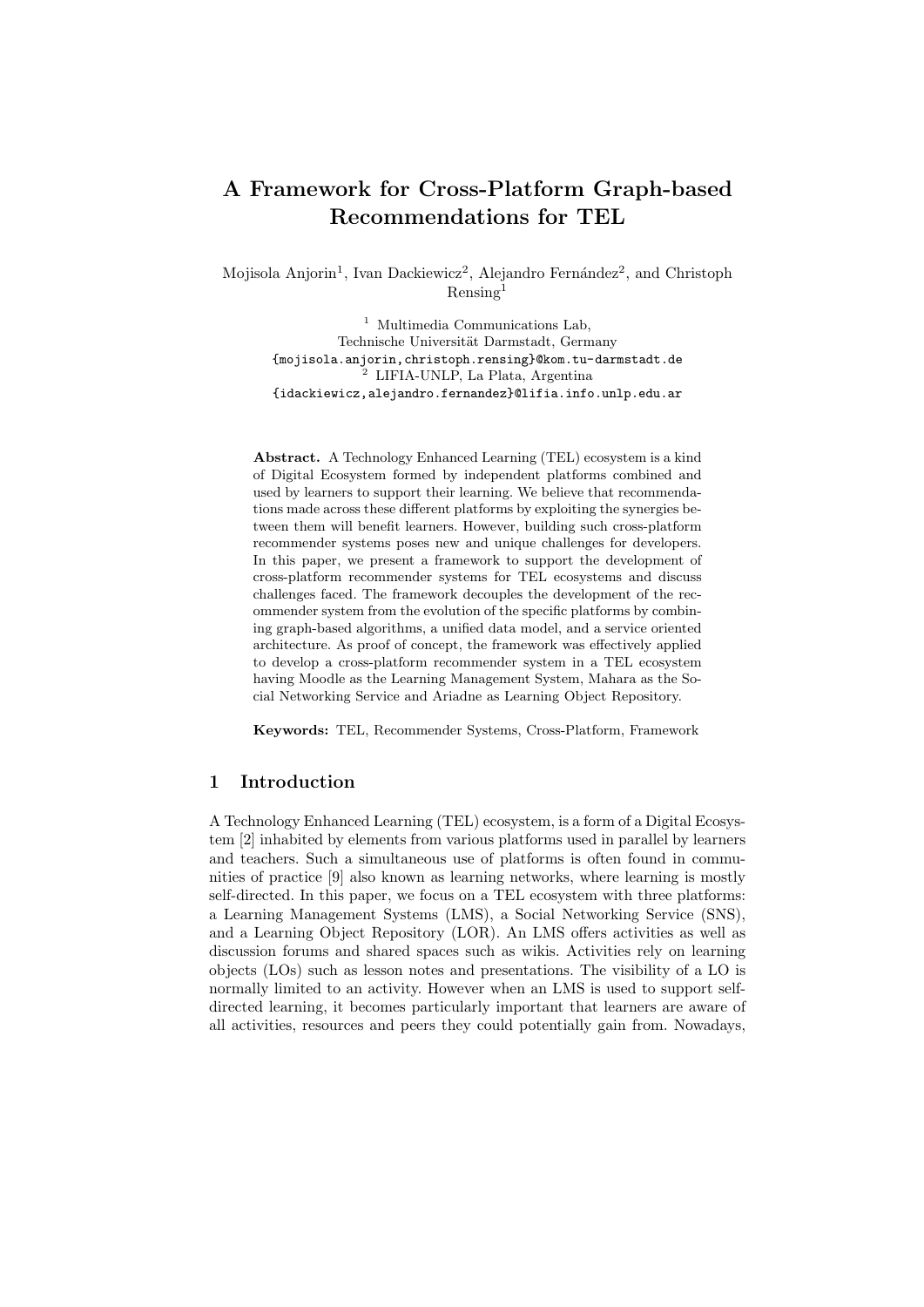many learners participate in social networks connecting to other learners via Facebook<sup>3</sup>, or posting learning tasks and following other learners on Twitter<sup>4</sup>. Contacts the students have on platforms such as an LMS are disconnected from the online social networks they belong to outside the classroom. It is therefore up to the students to replicate in each of these worlds the relationships they have built in the other. The potential to share knowledge and find valuable contacts across these platforms therefore remains unexploited. Initiatives such as the MIT OpenCourseWare<sup>5</sup> or the Ariadne Foundation<sup>6</sup> with its LOR demonstrate the increasing interest in collecting and sharing high quality learning material. LORs however are isolated from the LMS and SNS. There therefore exists an opportunity to provide learners with information across multiple platforms by considering the synergies between them.

In the following sections we propose a framework to empower a TEL ecosystem by generating cross-platform recommendations in each of them based on resources gained from all of them.

# 2 Related Work

Recommender systems based on approaches such as content based and collaborative filtering (CF) techniques have been shown to be very useful in TEL scenarios, especially in informal learning [8]. CF approaches use community data such as feedback or ratings from other users to make recommendations. Graph-based recommender techniques can be classified as neighborhood-based CF approaches [4]. A graph is used to represent the users or items as nodes and the edges as the transactions between them. PageRank [3] is an example of a graph-based approach based on a random walk similarity. Transitive associations are defined within a probabilistic framework where the similarity or affinity between nodes is calculated as a probability of reaching these nodes in a random walk on a weighted graph having a node for each state. The probability of jumping from one node to another is given by the weight of the edge connecting these nodes. In this paper, we implement PageRank using the information from the platforms that make up the ecosystem, to generate recommendations across them.

ReMashed [5] is a Mash-up Personal Learning Environment that allows a learner to combine content from different Web 2.0 services to a personal view or mash-up. Learning resources are recommended using a CF approach that matches users with similar opinions and considers the learning goals of the learner. In contrast, we propose a framework to recommend activities, users and LOs across multiple platforms, thus pointing the learners to other valuable sources of information found on these different platforms without building a mash-up.

<sup>3</sup> http://facebook.com (last retrieved 30.06.2012)

<sup>4</sup> http://twitter.com (last retrieved 10.07.2012)

<sup>5</sup> http://ocw.mit.edu/index.htm (last retrieved 10.07.2012)

 $6$  http://www.ariadne-eu.org/ (last retrieved 10.07.2012)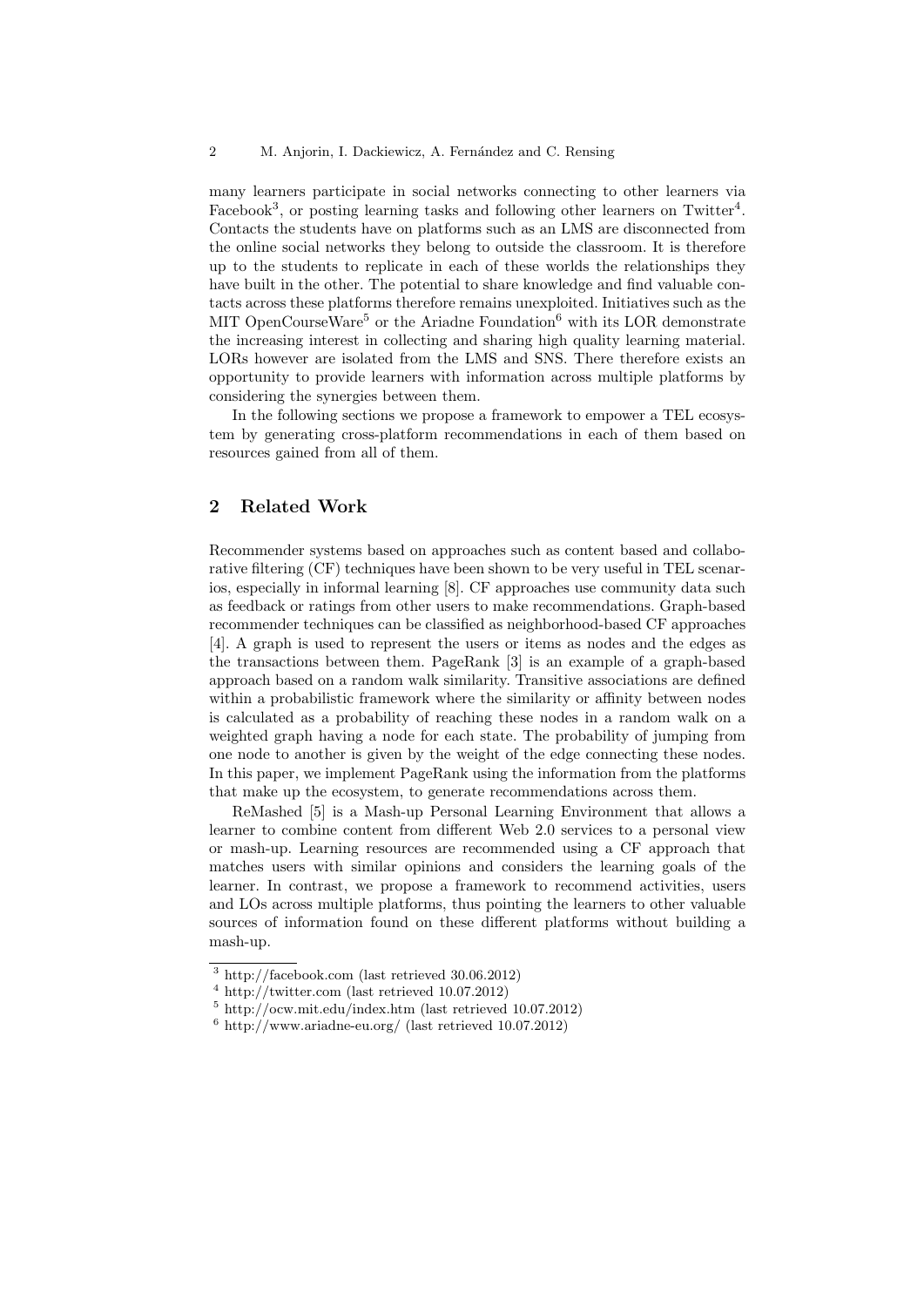Recommender systems are often implemented as closed, internal components of larger applications having tightly coupled components. In contrast, APOS-DLE [1] for example, follows the SOA approach providing web services to publish knowledgeable person recommendations. Web services decouple the generation of recommendations from its presentation to the users. Our framework uses a similar approach. Furthermore, graph-based approaches are suitable for integrating data from various platforms, using the graph as the grounds for inter-operation. This is particularly interesting when combined with vocabularies and technologies that originate in the Semantic Web and Linked Open Data movements [6].

#### 3 Cross-Platform Recommendation Framework

The framework is shown in Fig.1 where the TEL ecosystem comprises of an LMS, an SNS and a LOR. These platforms are independent of each other and have been implemented autonomously. The introduction of recommendations should neither increase coupling between these platforms, nor require intrusive changes that will hinder their maintenance. Moreover, the choice of platforms to be integrated must remain flexible, allowing for new alternatives to be introduced as a replacement for any of them or as a complement (i.e., there could be more than one LMS, SNS or LOR).

To provide recommendations in such a TEL ecosystem, our framework adopts a service oriented architecture. The Recommender in Fig.1 is implemented as an independent component. It provides a parameterizable implementation of a graph-based recommender algorithm (1). The algorithm takes as input a graph with nodes representing items in each of the platforms and links representing relationships between them (2). The values given to the nodes and the weights for the edges influence how the algorithm ranks the elements. A service publishes a function that the platforms can call to retrieve recommendations (3). All changes in the platforms that are relevant to compute recommendations (i.e., to build the graph) are communicated (4) and stored by the recommender in its data model (5). The data model is also the basis for exchanging relevant data between the platforms and the recommender. Finally, there is a mapping (6) to generate the graph (i.e., the nodes and edges) from the data model. The mapping allows for the introduction of links that did not exist in the data model (e.g., links connecting semantically similar resources or links that connect users belonging to the same group).

The User Interface and Recommendation Lists: From the user's perspective, each platform introduces a recommendation list to the User Interface (UI) component. In Fig.2, the recommendation list is shown in Mahara (left side) and in Moodle (right side). The recommendations are personalized considering the user's current focus. For example, in Fig.2 recommendations are provided in Mahara for the user Albert Alonso taking into account that he is currently focused on viewing Bernard Berazategui's user profile. Depending on the recommendation strategy, the recommendation lists might include other users that Bernard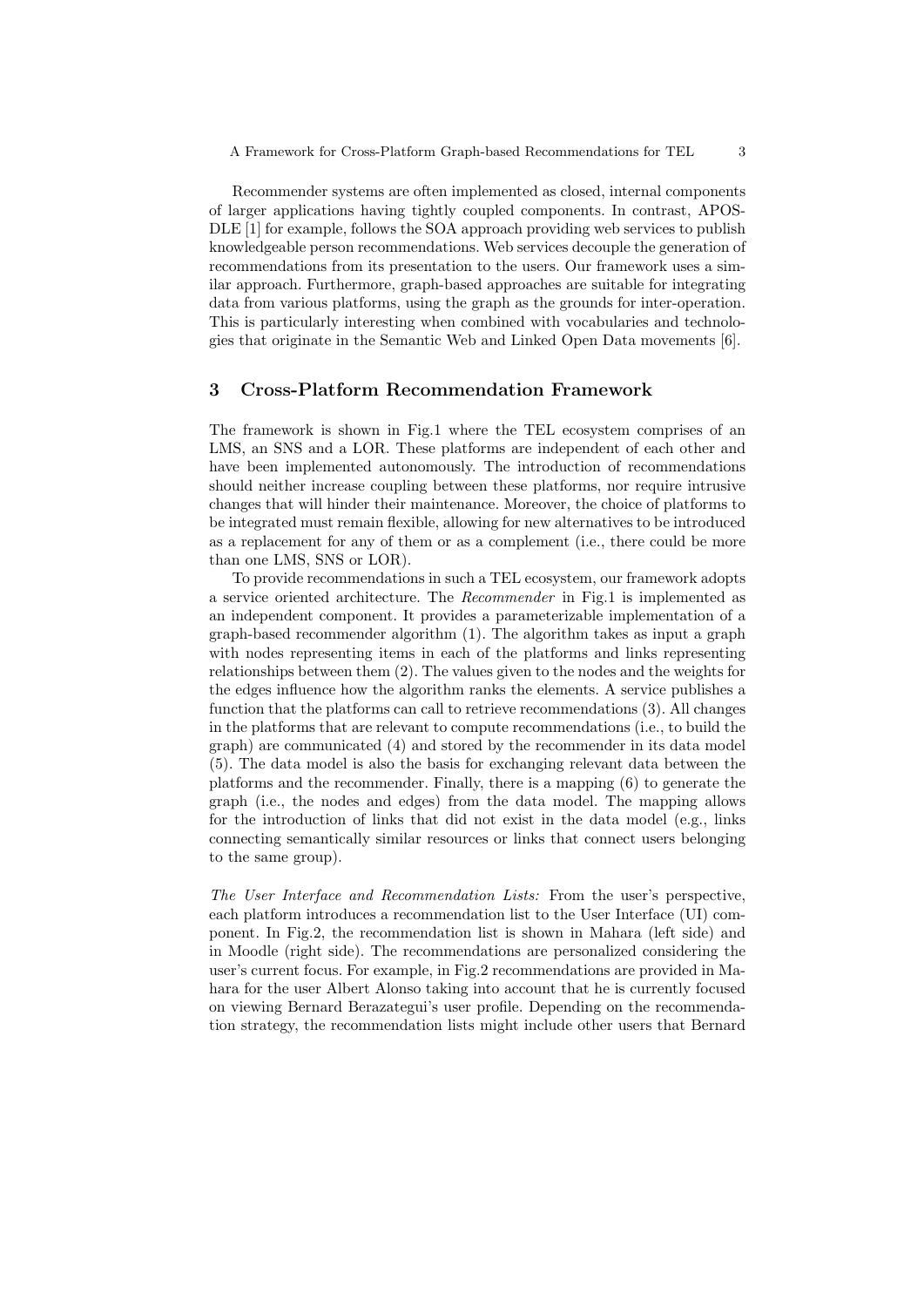

Fig. 1. Overview of the Cross-Platform Recommendations Framework

has befriended, activities that he has completed, and resources that he frequently uses. Consequently, the recommendation lists contain items from any of the three integrated platforms: Activities, LOs and Users.

The Service Oriented Approach: The recommender component implements five core web-services. New resources are added through an addResource() service, taking as argument the unique identifier (URI) of the object. Attributes of the object and relationships are added/updated through calls to updateDataAttribute() and updateObjectAttribute() respectively. To retrieve recommendations, clients call the getRecommendations() service indicating the user and his current focus (a specific object). To encapsulate the development of the recommendations in the UI components (thus reducing coupling between these components and the rest of the functionality of the platforms) we follow a plugin approach. Most open platforms support a plug-in extension mechanism. Our framework provides an interface that plug-ins can invoke to implement operations to display, register and handle events that correspond to changes to any of the relevant objects on the platform. Each platform is required to implement the recommender UI element as a plug-in component.

The Data Model and Data Mapping: The data model used by the recommender system serves two key purposes. First, it is used to create the graphs that feed the recommender algorithm. Second, it provides basic information about the objects that each of the platforms displays to the user. This approach has to remain generic enough to accommodate not only the platforms that we choose for the proof of concept (Moodle, Mahara and Ariadne) but other alternatives as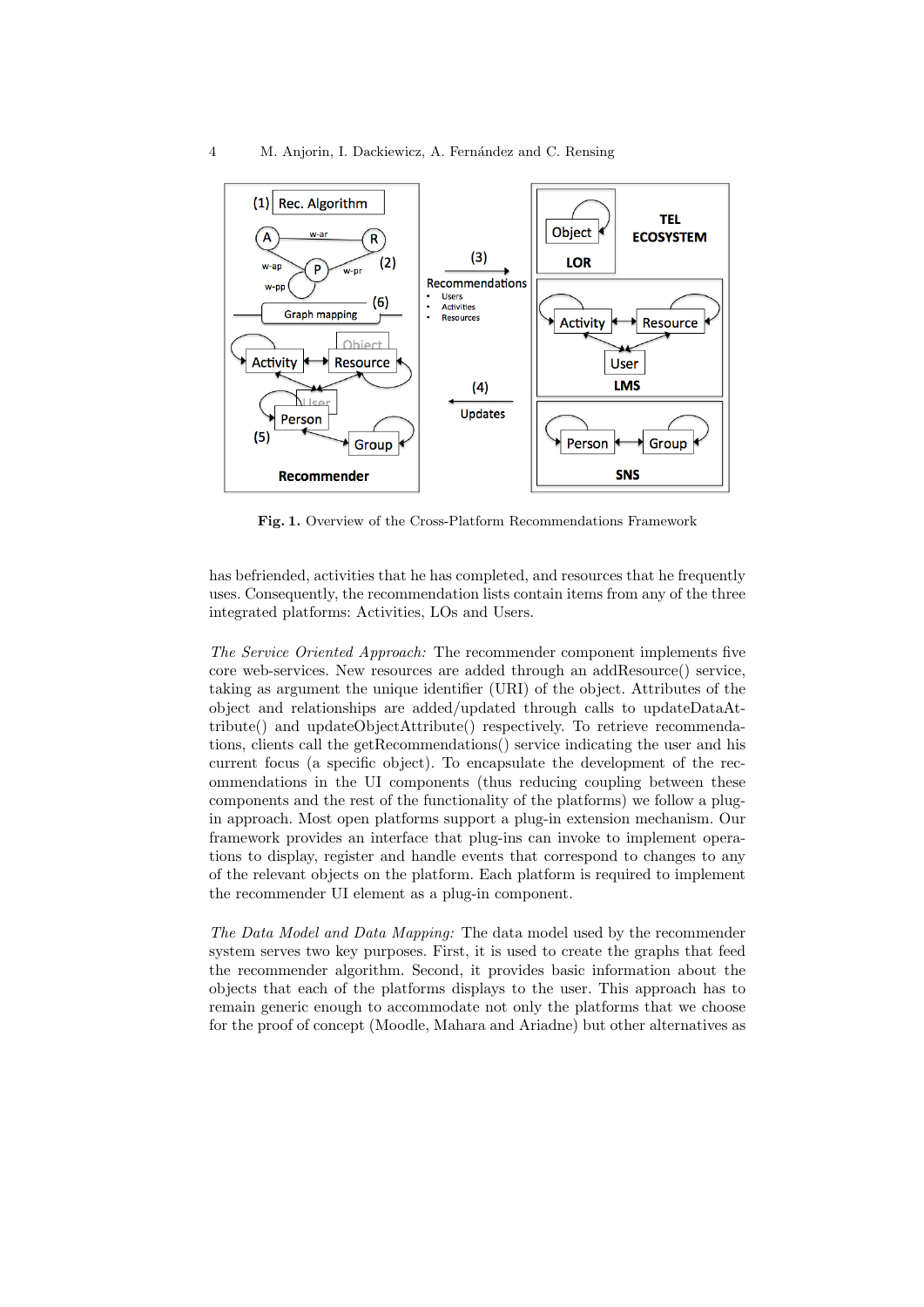

Fig. 2. Recommendation of activities, learning objects and users in Mahara and Moodle

well. The data model has enough information to make recommendations without restrictions to a specific platform. The data model is stored in the form of triples. Each object has a unique id (a URI). Relationships between objects are stored as triples (objectURI, relationship, subjectURI). Object attributes are also stored as triples (objectURI, attribute, value). A certain object attribute relates the object to its type (e.g, a user object to the URI of the Person type). This approach supports sub-typing of objects and relationships to accommodate future scenarios. The data model aggregates information that would otherwise be disconnected, e.g, it connects LOs from the LOR to users and activities in the LMS. This is possible through the definition of a common unique identifier (e.g, primary email for persons) across all platforms to uniformly identify objects that are present on the different platforms, and become one in the data model.

The Recommender Algorithm: In this implementation, we choose the PageRank algorithm on the graph to produce a ranking of nodes. This is implemented using the JUNG (Java Universal Network/Graph) framework [7]. This ranking is the basis for the recommendation lists that are returned to clients. A graph mapping strategy generates the graph from the data model. First, it generates a node for each object (i.e., Persons, Activities and Resources). Nodes have values (e.g., a weight, and probability of reaching the node after a random jump) and the URI of the object they represent. The values of some nodes are set in a way that increases the impact they have in the resulting ranking, e.g. the node representing the user and the object in focus starts with a higher weight. Then, the mapping strategy generates edges. The weight given to each type of edge